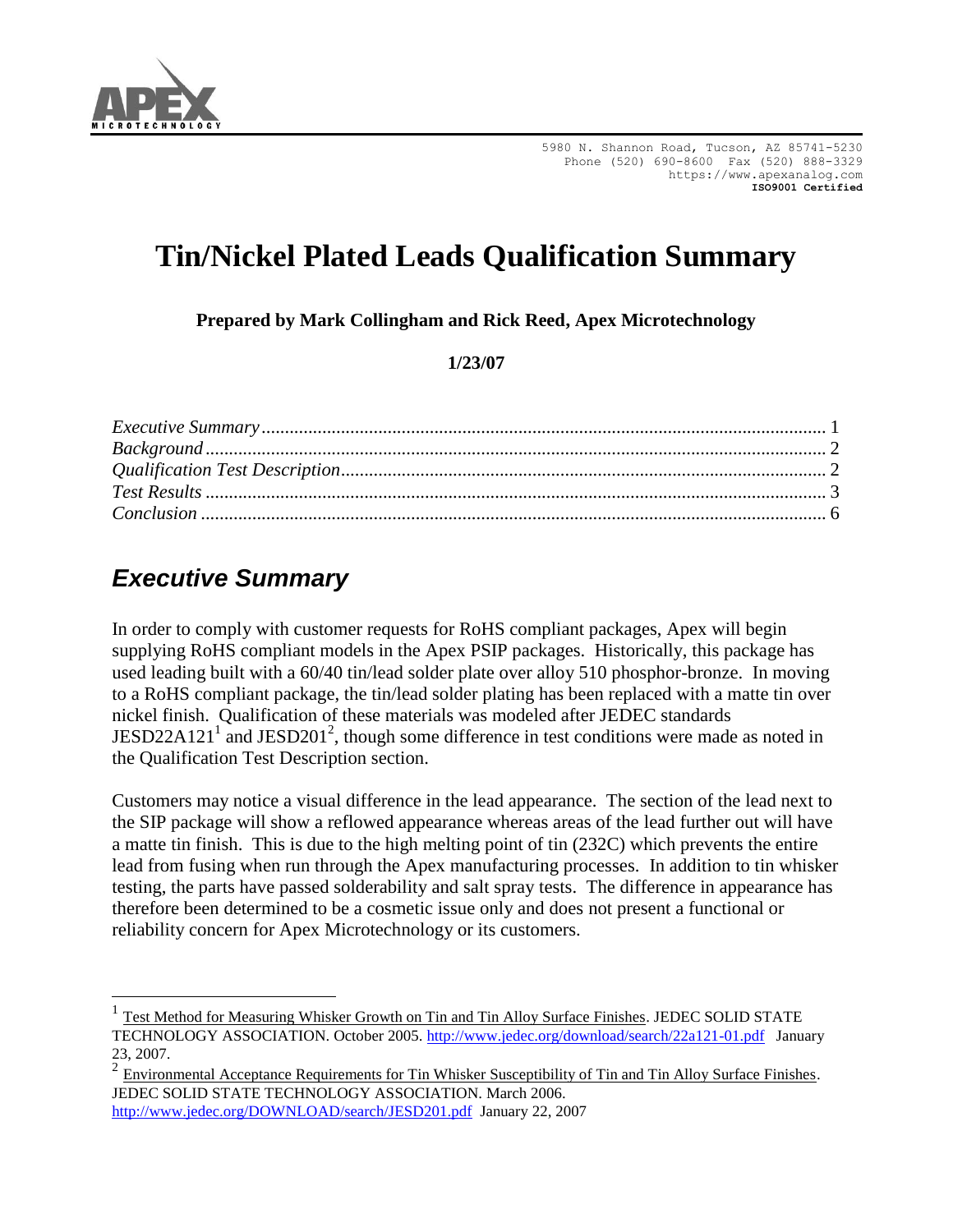### <span id="page-1-0"></span>*Background*

 $\overline{a}$ 

The European Union has instituted a list of prohibited materials in its Restrictions on Hazardous Substances (RoHS) Directive among which is lead<sup>3</sup>. The leads in the Apex PSIP products have historically used 60/40 tin/lead plating. In order to comply with the RoHS requirements, Apex is changing this to a tin over nickel coating. A concern with the tin coating is the possibility of generating tin whiskers. While these whiskers would not be internal to the product, they could present a reliability concern if present. The industry standard for making a change to a tin coating is to take steps to mitigate the propensity of tin whiskers to be generated and then verify through a series of tests (as discussed in JESD22A121 and JESD201) that the risks of whiskering have been minimized. This paper documents the qualification efforts made in preparation for this change.

Several steps have been taken with the design and manufacturing of these devices which will mitigate the possibility of tin whisker creation and subsequent reliability concerns. As has been  $d$  documented elsewhere<sup>4</sup>, the use of a nickel underplate is a key method of reducing both the appearance and size of tin whiskers. Industry data also indicates that thicker (greater than  $50\mu$ ") tin plating also helps to mitigate tin whiskers. $5$ 

### <span id="page-1-1"></span>*Qualification Test Description*

The testing described below was made to qualify the use of a matte tin (150-300µ") over nickel  $(50-100\mu)$  underplate in the Apex PSIP package. The qualification plan is modeled after JEDEC standards JESD22A121 and JESD201. Some modifications were made to the long term high temperature testing conditions. Specifically, the packages were subjected to a high temperature (150C) and low humidity condition (less than 1%). Two separate lead configurations were used in the qualification, these being the standard straight lead (DP package) and the 90˚ bent lead (EE package). As these packages are not typically used in a SMT applications, it was determined that no pre-conditioning would be required. Production lots were processed through all standard manufacturing and inspection processes. From these production lots, three separate sample groups were randomly selected (8 devices/sample group). This gave a total of 96 leads (8 x 12 leads/device) to evaluate in each of the sample groups. The three sample groups were separately run through the following tests:

4 iNEMI Recommendations on Lead-Free Finishes for Components Used in High-Reliability Products Version 4. December 1, 2006. [http://thor.inemi.org/webdownload/projects/ese/tin\\_whiskers/Pb-](http://thor.inemi.org/webdownload/projects/ese/tin_whiskers/Pb-Free_Finishes_v4.pdf)Free Finishes v4.pdf. January 20, 2007

 $3$  Directive 2002/95/EC of he European Parliament and of the Council of 27 January 2003. February 13, 2003. Official Journal of the European Union. [http://europa.eu.int/eur](http://europa.eu.int/eur-lex/pri/en/oj/dat/2003/l_037/l_03720030213en00190023.pdf)[lex/pri/en/oj/dat/2003/l\\_037/l\\_03720030213en00190023.pdf.](http://europa.eu.int/eur-lex/pri/en/oj/dat/2003/l_037/l_03720030213en00190023.pdf) January 22, 2007

<sup>5</sup> iNEMI Recommendations on Lead-Free Finishes for Components Used in High-Reliability Products Version 4. December 1, 2006. [http://thor.inemi.org/webdownload/projects/ese/tin\\_whiskers/Pb-](http://thor.inemi.org/webdownload/projects/ese/tin_whiskers/Pb-Free_Finishes_v4.pdf)Free Finishes v4.pdf. January 20, 2007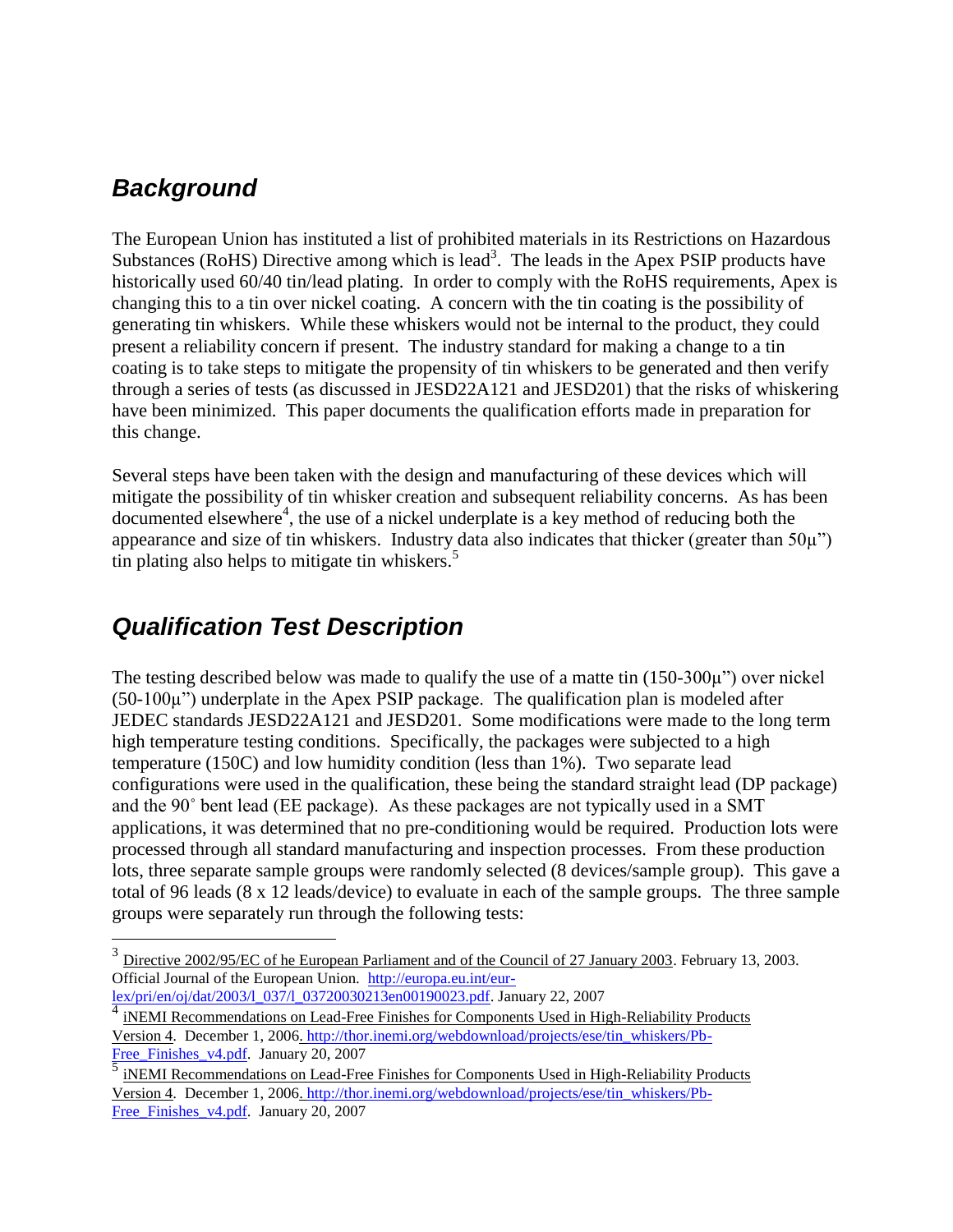Temperature Cycle: Modified Condition A. Temperature range: -40C to +85C for 1,000 cycles, with an interim inspection at 500 cycles.

Ambient Temperature/Humidity Storage:  $30 \pm 2C$  and  $60 \pm 10\%$  RH for 3,000 hours with interim inspections every 1,000 hours.

High Temperature Storage:  $150 \pm 5C$  for 3,000 hours with interim inspections every 1,000 hours.

### <span id="page-2-0"></span>*Test Results*

All leads in all the sample groups were inspected immediately after completion of the standard manufacturing processes. It was noted that the portion of the leads closest to the substrate (including the lead shoulder) all exhibited what appears to be a reflowed (or fused) grain structure. An "as received" normal matte tin grain structure was present on the remainder of the leads. Photo 1 is an example of the grain structure change after reflow. The somewhat smooth area shown on the left of the photo shows the change after reflow, while the right side of the photo show the typical grain structure of the matte tin. This is a 1500X magnification taken at the transition of the shoulder standoff to the straight lead. Photo 2 shows the difference between the reflowed tin and matte tin as it is normally observed. Apex has concluded through the testing described in this paper that this is a cosmetic artifact only and does not present a functional or reliability risk for customers.

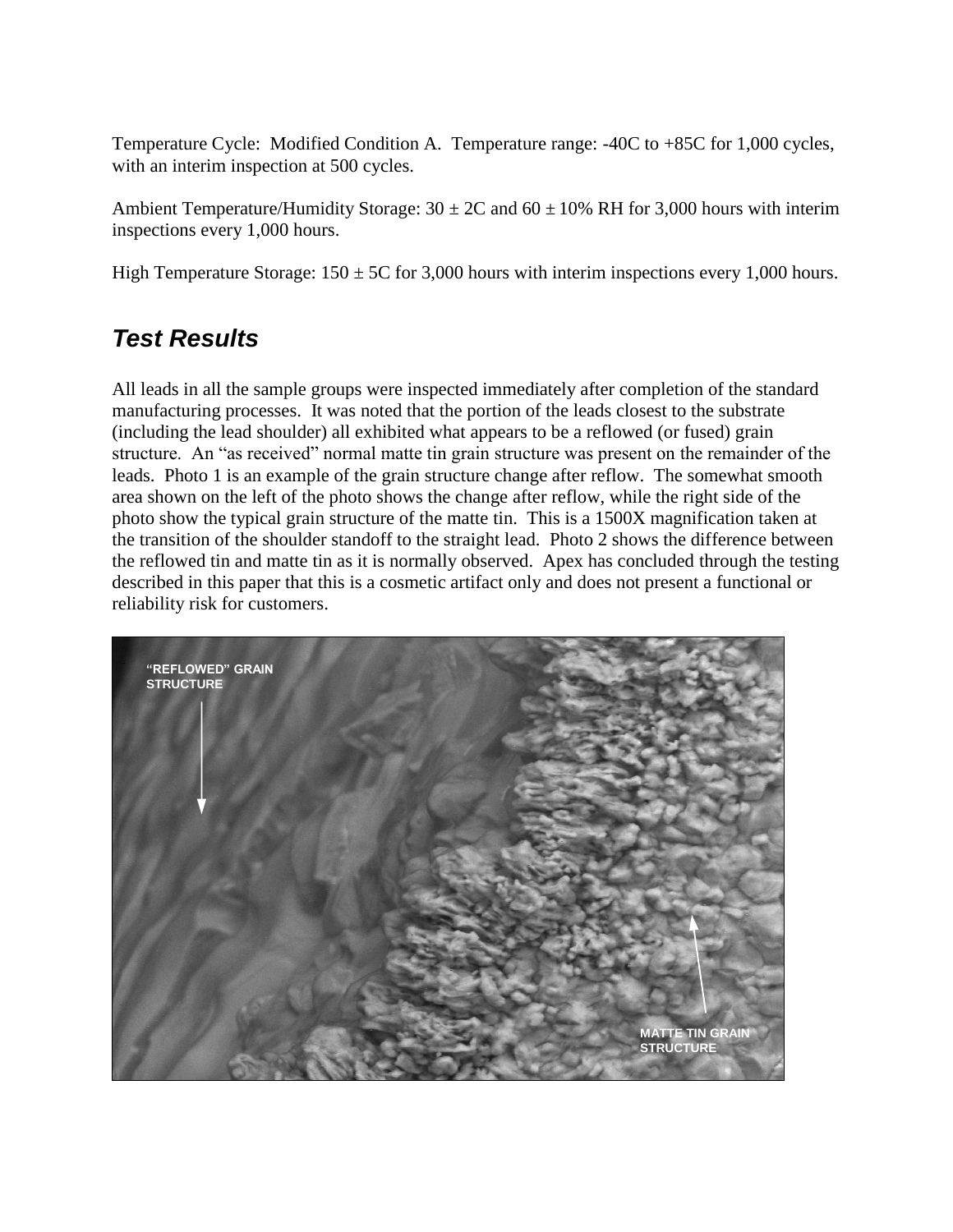

**Photo 1**. Reflowed vs. Matte Tin Grain Structures (1,500X)

**Photo 2**. Reflowed Tin vs Matte Tin Appearance

#### *Temperature Cycle Results:*

500 Cycle Interim Inspection: After 500 cycles from -40C to +85C, all 192 leads were visually inspected at both low magnification (10-40X) and high magnification (100-400X) for evidence of whisker growth. No evidence was found, therefore no SEM microscopy was performed

1000 Cycle Final Inspection: After 1,000 cycles from -40C to +85C, all 192 leads were visually inspected at both low magnification (10-40X) and high magnification (100-400X) for evidence of whisker growth. No evidence was found, therefore no SEM microscopy was performed.

#### *Temperature/Humidity Storage:*

1,000 Hour Interim Inspection: After 1,000 hours of storage at room temperature/ humidity (30  $\pm$  2C and 60  $\pm$  10% RH), all 96 leads of each sample group were visually inspected at both low magnification (10-40X) and high magnification (100-400X) for evidence of whisker growth. No evidence was found, therefore no SEM microscopy was performed.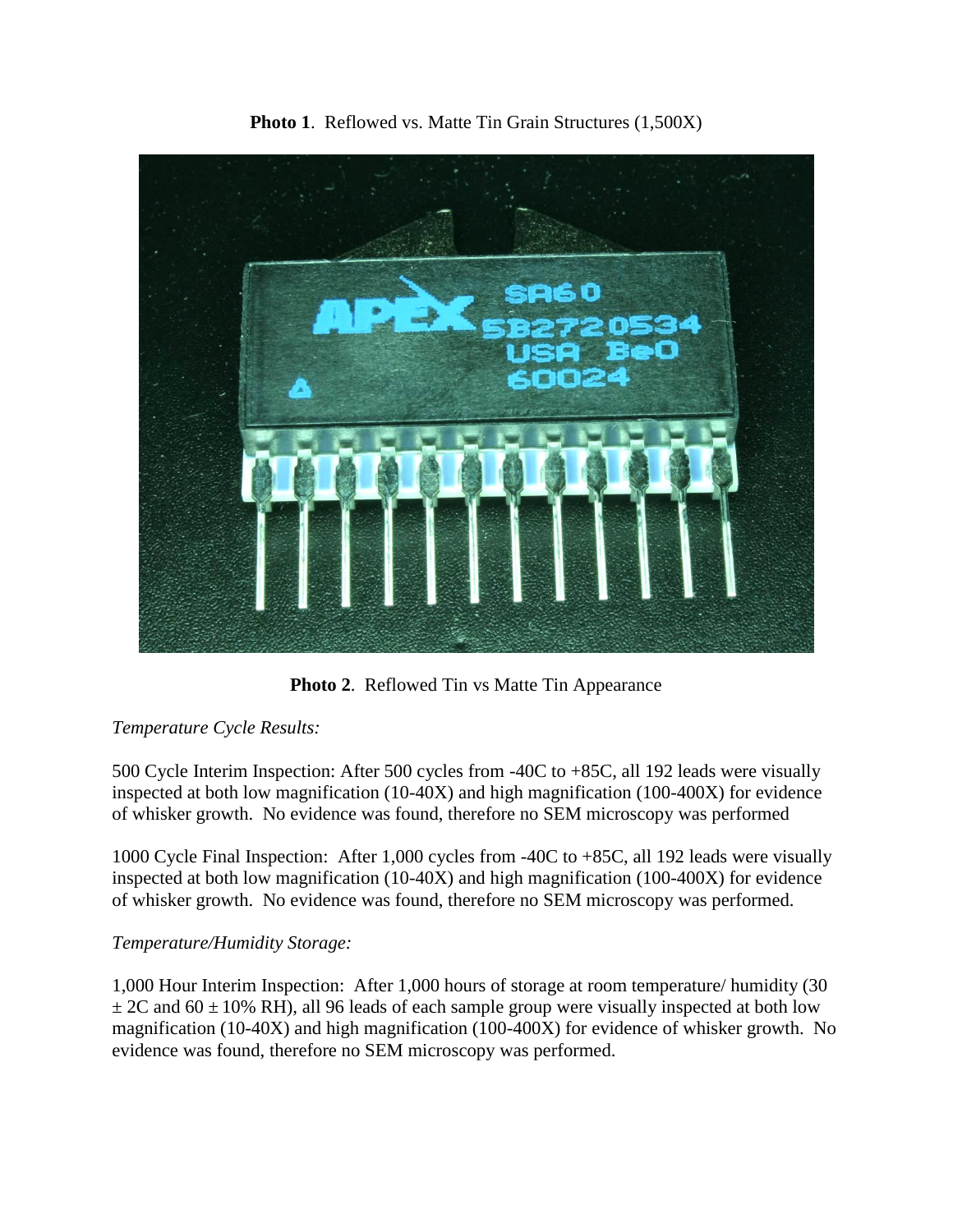2,000 Hour Interim Inspection: After 2,000 hours of storage at room temperature/humidity (30  $\pm$ 2C and  $60 \pm 10\%$  RH), all 96 leads of each sample group were visually inspected at both low magnification (10-40X) and high magnification (100-400X) for evidence of whisker growth. No evidence was found, therefore no SEM microscopy was performed.

3,000 Hour Final Inspection: After 3,000 hours of storage at room temperature/humidity (30  $\pm$ 2C and  $60 \pm 10\%$  RH), all 96 leads of each sample group were visually inspected at both low magnification (10-40X) and high magnification (100-400X) for evidence of whisker growth. No evidence was found, therefore no SEM microscopy was performed.

#### *High Temperature Storage:*

1,000 Hour Interim Inspection: After 1,000 hour at high temperature storage (150  $\pm$  5C), all 96 leads of each sample group were visually inspected at both low magnification (10-40X) and high magnification (100-400X) for evidence of whisker growth. No evidence was found, therefore no SEM microscopy was performed.

2,000 Hour Interim Inspection: After 2,000 hour at high temperature storage (150  $\pm$  5C), all 96 leads of each sample group were visually inspected at both low magnification (10-40X) and high magnification (100-400X) for evidence of whisker growth. No evidence was found, therefore no SEM microscopy was performed.

3,000 Hour Final Inspection: After 3,000 hour at high temperature storage (150  $\pm$  5C), all 96 leads of each sample group were visually inspected at both low magnification (10-40X) and high magnification (100-400X) for evidence of whisker growth. One device from each of the two production lots exhibited areas of interest when inspected at 400X magnification. The two devices were then further examined with a scanning electron microscope (SEM) at 1,000X magnification. The SEM scan of all 96 leads on the SA60 production lot was negative for any evidence of whisker growth. A similar scan of the SA60EE at 1,000X determined that no whisker growth was present on the 96 leads.

Other Testing: The devices were also tested for solderability and plating peeling.

Solderability: Three devices were subjected to an 8 hour steam age per the requirements of MIL-STD-883, TM2003. All three devices passed the solderability test.

Plating Peeling: Three devices were subjected to a plating peeling test. All three devices passed the plating peel test.